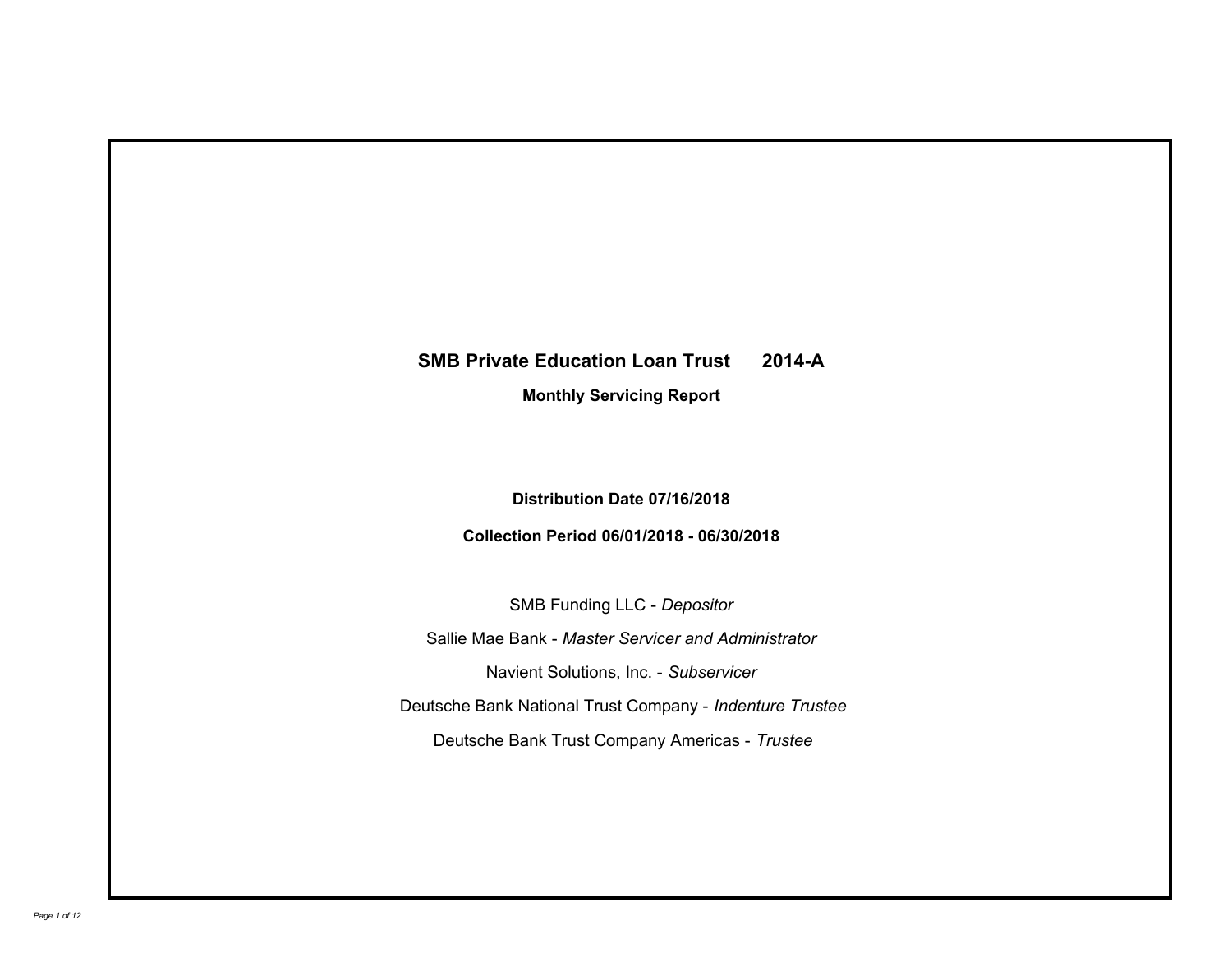| А | <b>Student Loan Portfolio Characteristics</b>                                  |                                                                  | 08/07/2014                | 05/31/2018       | 06/30/2018                |
|---|--------------------------------------------------------------------------------|------------------------------------------------------------------|---------------------------|------------------|---------------------------|
|   | <b>Principal Balance</b>                                                       |                                                                  | \$361,523,983.59          | \$232,425,833.88 | \$229,533,846.46          |
|   | Interest to be Capitalized Balance                                             |                                                                  | 17,313,307.43             | 6,653,493.03     | 6,215,709.47              |
|   | Pool Balance                                                                   |                                                                  | \$378,837,291.02          | \$239,079,326.91 | \$235,749,555.93          |
|   | Weighted Average Coupon (WAC)                                                  |                                                                  | 7.81%                     | 8.62%            | 8.74%                     |
|   | Weighted Average Remaining Term                                                |                                                                  | 138.29                    | 153.31           | 153.68                    |
|   | Number of Loans                                                                |                                                                  | 33,555                    | 21,423           | 21,134                    |
|   | Number of Borrowers                                                            |                                                                  | 26,651                    | 16,918           | 16,709                    |
|   | Pool Factor                                                                    |                                                                  |                           | 0.631087099      | 0.622297650               |
|   | Since Issued Total Constant Prepayment Rate (1)                                |                                                                  |                           | 7.69%            | 7.67%                     |
| B | <b>Debt Securities</b>                                                         | <b>Cusip/Isin</b>                                                | 06/15/2018                |                  | 07/16/2018                |
|   | A2A                                                                            | 784456AB1                                                        | \$39,752,189.79           |                  | \$38,650,332.40           |
|   | A <sub>2</sub> B                                                               | 784456AC9                                                        | \$39,752,189.78           |                  | \$38,650,332.40           |
|   | A <sub>3</sub>                                                                 | 784456AD7                                                        | \$50,000,000.00           |                  | \$50,000,000.00           |
|   | B                                                                              | 784456AE5                                                        | \$36,000,000.00           |                  | \$36,000,000.00           |
|   | C                                                                              | 784456AF2                                                        | \$42,000,000.00           |                  | \$42,000,000.00           |
| С | <b>Certificates</b>                                                            | <b>Cusip/Isin</b>                                                | 06/15/2018                |                  | 07/16/2018                |
|   | <b>Excess Distribution</b>                                                     | 784456105                                                        | \$100,000.00              |                  | \$100,000.00              |
|   |                                                                                |                                                                  |                           |                  |                           |
| D | <b>Account Balances</b>                                                        |                                                                  | 06/15/2018                |                  | 07/16/2018                |
|   | Reserve Account Balance                                                        |                                                                  | \$958,735.00              |                  | \$958,735.00              |
| E | <b>Asset / Liability</b>                                                       |                                                                  | 06/15/2018                |                  | 07/16/2018                |
|   |                                                                                |                                                                  |                           |                  |                           |
|   | Overcollateralization Percentage *<br>Specified Overcollateralization Amount * |                                                                  | 30.77%<br>\$71,723,798.07 |                  | 30.73%<br>\$70,724,866.78 |
|   | Actual Overcollateralization Amount *                                          |                                                                  | \$73,574,947.34           |                  | \$72,448,891.13           |
|   |                                                                                | * Based on the Rated debt securities (Class A and Class B Bonds) |                           |                  |                           |

(1) Since Issued Total CPR calculations found in monthly servicing reports issued on or prior to September 15, 2015 originally included loans that were removed from the pool by the sponsor because they became ineligible for the pool between the cut-off date and settlement date. On October 5, 2015, Since Issued Total CPR calculations were revised to exclude these loans and all prior monthly servicing reports were restated. For additional information, see 'Since Issued CPR Methodology' found on page 11 of this report.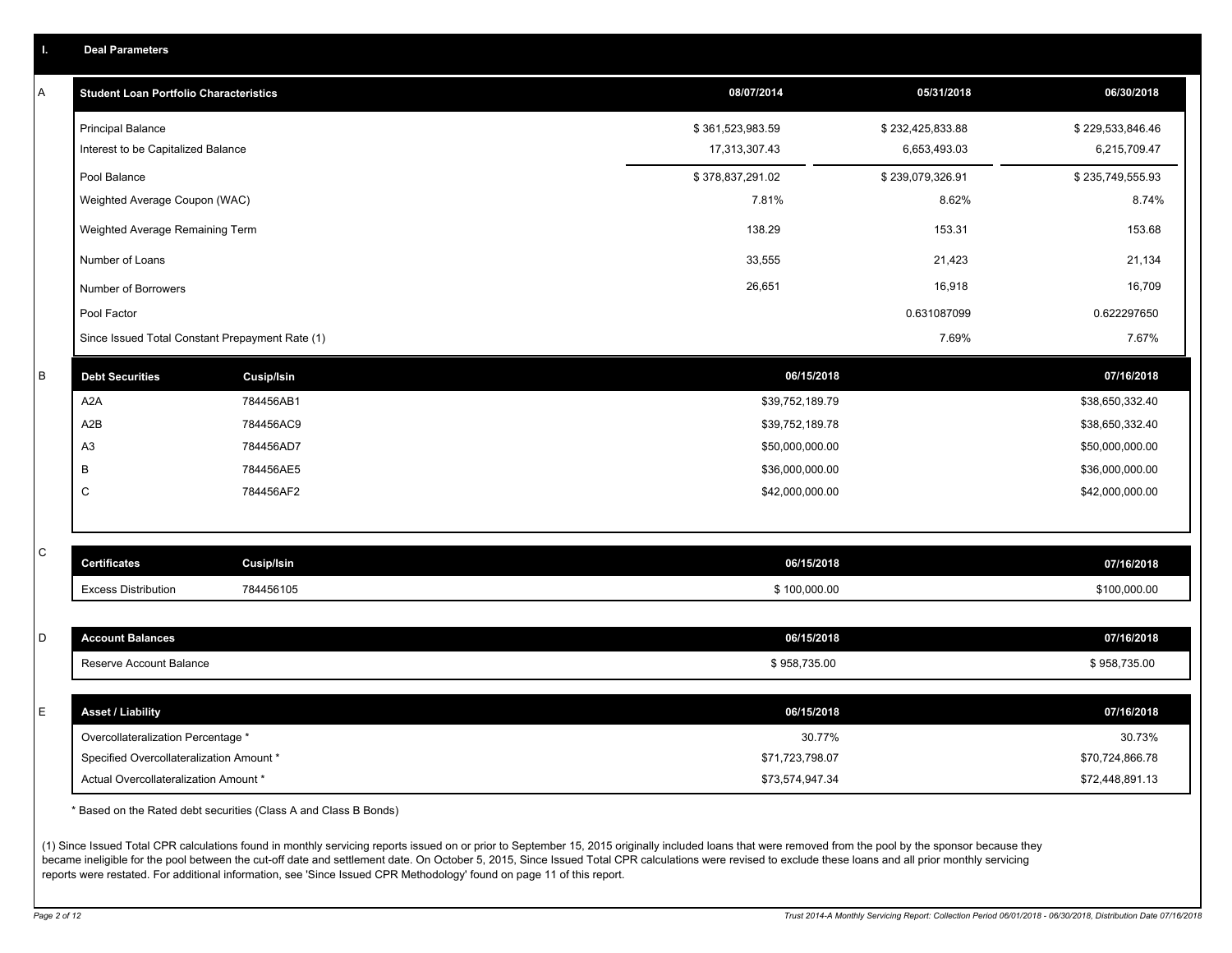|         | 2014-A Trust Activity 06/01/2018 through 06/30/2018              |                |
|---------|------------------------------------------------------------------|----------------|
| Α       | <b>Student Loan Principal Receipts</b>                           |                |
|         | <b>Borrower Principal</b>                                        | 3,456,019.71   |
|         | <b>Consolidation Activity Principal</b>                          | 0.00           |
|         | Seller Principal Reimbursement                                   | 0.00           |
|         | Servicer Principal Reimbursement                                 | 0.00           |
|         | Delinquent Principal Purchases by Servicer                       | 0.00           |
|         | <b>Other Principal Deposits</b>                                  | 0.00           |
|         | <b>Total Principal Receipts</b>                                  | \$3,456,019.71 |
| В       | <b>Student Loan Interest Receipts</b>                            |                |
|         | <b>Borrower Interest</b>                                         | 1,234,939.98   |
|         | <b>Consolidation Activity Interest</b>                           | 0.00           |
|         | Seller Interest Reimbursement                                    | 0.00           |
|         | Servicer Interest Reimbursement                                  | (4,074.22)     |
|         | Delinquent Interest Purchases by Servicer                        | 0.00           |
|         | <b>Other Interest Deposits</b>                                   | 10,570.18      |
|         | <b>Total Interest Receipts</b>                                   | \$1,241,435.94 |
| C       | <b>Recoveries on Realized Losses</b>                             | \$32,215.36    |
| D       | <b>Investment Income</b>                                         | \$7,861.97     |
| Е       | <b>Funds Borrowed from Next Collection Period</b>                | \$0.00         |
| F       | <b>Funds Repaid from Prior Collection Period</b>                 | \$0.00         |
| G       | Loan Sale or Purchase Proceeds                                   | \$0.00         |
| H       | Initial Deposits to Collection Account                           | \$0.00         |
|         | <b>Excess Transferred from Other Accounts</b>                    | \$0.00         |
| J       | <b>Borrower Benefit Reimbursements</b>                           | \$0.00         |
| Κ       | <b>Gross Swap Receipt</b>                                        | \$0.00         |
| L       | <b>Other Deposits</b>                                            | \$0.00         |
|         | <b>Other Fees Collected</b>                                      | \$0.00         |
| М       |                                                                  |                |
| N       | <b>AVAILABLE FUNDS</b>                                           | \$4,737,532.98 |
| $\circ$ | Non-Cash Principal Activity During Collection Period             | \$564,032.29   |
| P       | Aggregate Purchased Amounts by the Depositor, Servicer or Seller | \$0.00         |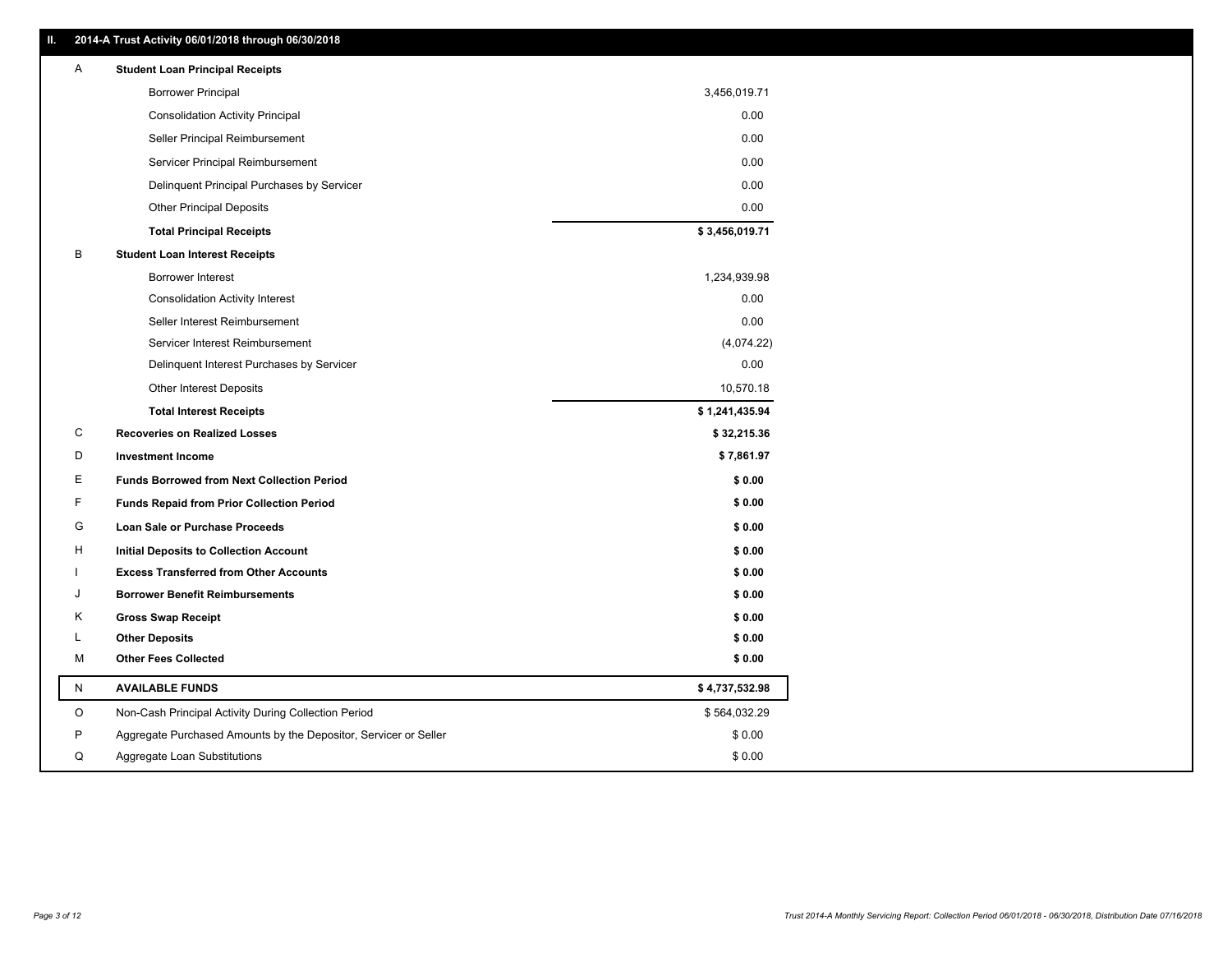|                   |                         |                          |         | 06/30/2018 |                  |                |                          |         | 05/31/2018 |                  |                |
|-------------------|-------------------------|--------------------------|---------|------------|------------------|----------------|--------------------------|---------|------------|------------------|----------------|
|                   |                         | <b>Wtd Avg</b><br>Coupon | # Loans | Principal  |                  | % of Principal | <b>Wtd Avg</b><br>Coupon | # Loans | Principal  |                  | % of Principal |
| INTERIM:          | IN SCHOOL               | 10.23%                   |         | 440        | \$5,598,077.32   | 2.375%         | 10.00%                   |         | 520        | \$6,690,312.65   | 2.798%         |
|                   | GRACE                   | 9.99%                    |         | 291        | \$4,010,987.36   | 1.701%         | 10.12%                   |         | 295        | \$3,851,750.84   | 1.611%         |
|                   | <b>DEFERMENT</b>        | 10.10%                   |         | 1,067      | \$13,577,545.85  | 5.759%         | 9.94%                    |         | 1,096      | \$14,352,939.47  | 6.003%         |
| <b>REPAYMENT:</b> | <b>CURRENT</b>          | 8.48%                    |         | 17,812     | \$192,658,574.53 | 81.722%        | 8.36%                    |         | 18,019     | \$194,350,443.87 | 81.291%        |
|                   | 31-60 DAYS DELINQUENT   | 8.88%                    |         | 329        | \$4,065,775.63   | 1.725%         | 8.80%                    |         | 330        | \$4,313,168.73   | 1.804%         |
|                   | 61-90 DAYS DELINQUENT   | 9.20%                    |         | 209        | \$3,024,306.21   | 1.283%         | 9.02%                    |         | 165        | \$2,375,881.80   | 0.994%         |
|                   | 91-120 DAYS DELINQUENT  | 10.36%                   |         | 100        | \$1,422,715.24   | 0.603%         | 9.67%                    |         | 118        | \$1,527,573.65   | 0.639%         |
|                   | 121-150 DAYS DELINQUENT | 9.96%                    |         | 97         | \$1,225,395.51   | 0.520%         | 10.24%                   |         | 107        | \$1,665,510.96   | 0.697%         |
|                   | 151-180 DAYS DELINQUENT | 10.99%                   |         | 80         | \$1,191,240.35   | 0.505%         | 10.48%                   |         | 68         | \$811,062.05     | 0.339%         |
|                   | > 180 DAYS DELINQUENT   | 10.46%                   |         | 53         | \$682,126.99     | 0.289%         | 10.39%                   |         | 42         | \$639,717.12     | 0.268%         |
|                   | FORBEARANCE             | 9.75%                    |         | 656        | \$8,292,810.94   | 3.518%         | 9.49%                    |         | 663        | \$8,500,965.77   | 3.556%         |
| <b>TOTAL</b>      |                         |                          |         | 21,134     | \$235,749,555.93 | 100.00%        |                          |         | 21,423     | \$239,079,326.91 | 100.00%        |

Percentages may not total 100% due to rounding \*

\*\* Smart Option Interest Only loans and \$25 Fixed Payment loans classified as in repayment whether student borrowers are in school, in grace, in deferment or required to make full principal and interest payments on their l

\*\*\* To conform with company standard reporting these sections now include Princial and Interest Accrued to Capitalize.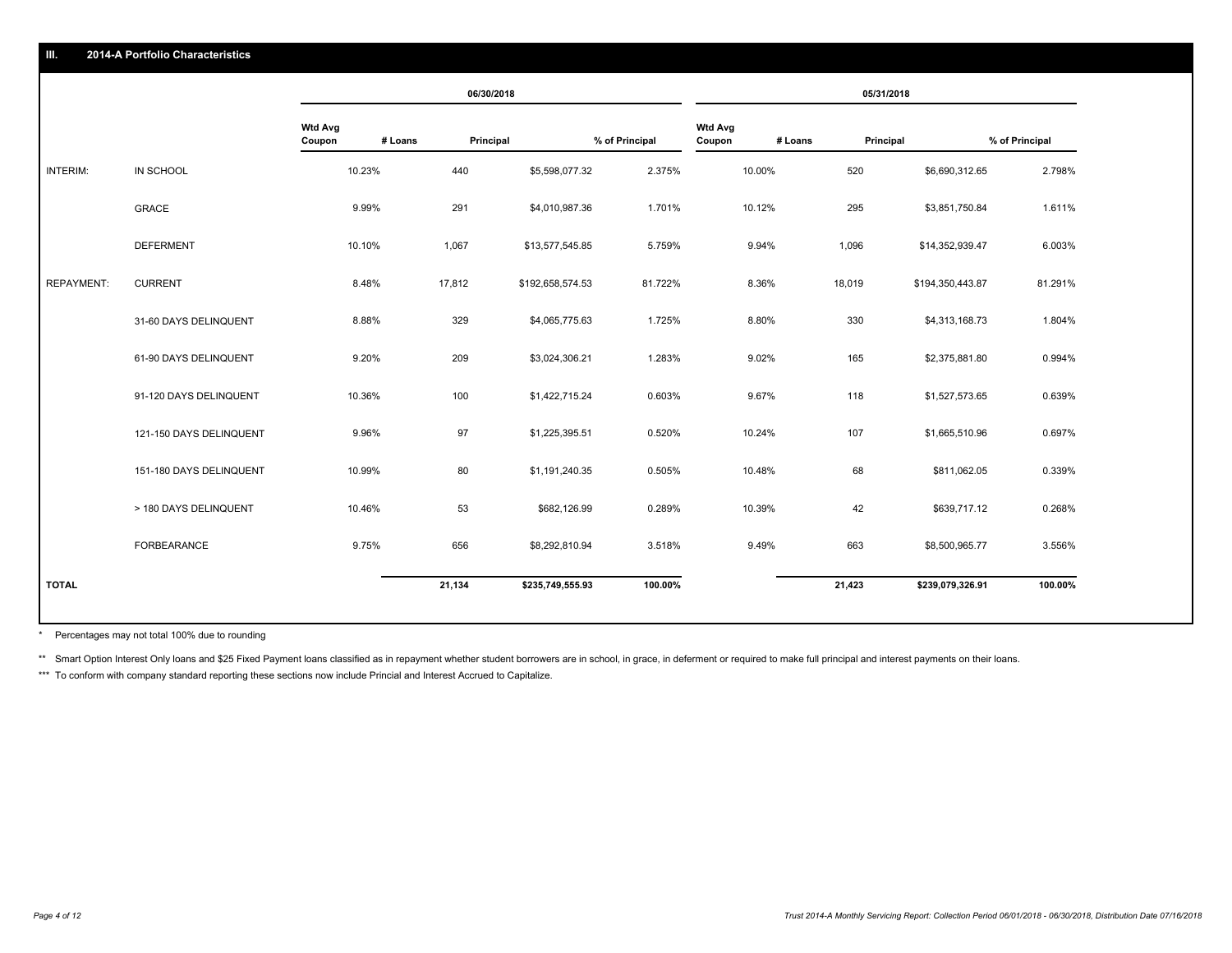|                                                         | 6/30/2018        | 5/31/2018        |
|---------------------------------------------------------|------------------|------------------|
| Pool Balance                                            | \$235,749,555.93 | \$239,079,326.91 |
| Total # Loans                                           | 21,134           | 21,423           |
| Total # Borrowers                                       | 16,709           | 16,918           |
| Weighted Average Coupon                                 | 8.74%            | 8.62%            |
| Weighted Average Remaining Term                         | 153.68           | 153.31           |
| Percent of Pool - Cosigned                              | 93.7%            | 93.7%            |
| Percent of Pool - Non Cosigned                          | 6.3%             | 6.3%             |
| Borrower Interest Accrued for Period                    | \$1,636,439.99   | \$1,708,042.09   |
| <b>Outstanding Borrower Interest Accrued</b>            | \$7,809,916.20   | \$8,288,103.06   |
| Gross Principal Realized Loss - Periodic *              | \$298,765.79     | \$318,947.07     |
| Gross Principal Realized Loss - Cumulative *            | \$9,888,725.94   | \$9,589,960.15   |
| Delinguent Principal Purchased by Servicer - Periodic   | \$0.00           | \$0.00           |
| Delinquent Principal Purchased by Servicer - Cumulative | \$0.00           | \$0.00           |
| Recoveries on Realized Losses - Periodic                | \$32,215.36      | \$25,158.88      |
| Recoveries on Realized Losses - Cumulative              | \$625,828.70     | \$593,613.34     |
| Net Losses - Periodic                                   | \$266,550.43     | \$293,788.19     |
| Net Losses - Cumulative                                 | \$9,262,897.24   | \$8,996,346.81   |
| <b>Cumulative Gross Defaults</b>                        | \$9,888,725.94   | \$9,589,960.15   |
| Change in Gross Defaults                                | \$298,765.79     | \$318,947.07     |
| Non-Cash Principal Activity - Capitalized Interest      | \$845,954.19     | \$499,201.65     |
| Since Issued Total Constant Prepayment Rate (CPR) (1)   | 7.67%            | 7.69%            |
| <b>Loan Substitutions</b>                               | \$0.00           | \$0.00           |
| <b>Cumulative Loan Substitutions</b>                    | \$0.00           | \$0.00           |
| <b>Unpaid Master Servicing Fees</b>                     | \$0.00           | \$0.00           |
| <b>Unpaid Sub-Servicing Fees</b>                        | \$0.00           | \$0.00           |
| <b>Unpaid Administration Fees</b>                       | \$0.00           | \$0.00           |
| <b>Unpaid Carryover Master Servicing Fees</b>           | \$0.00           | \$0.00           |
| Unpaid Carryover Sub-Servicing Fees                     | \$0.00           | \$0.00           |
| Note Interest Shortfall                                 | \$0.00           | \$0.00           |

\* In accordance with the Sub-Servicer's current policies and procedures, after September 1, 2017 loans subject to bankruptcy claims generally will not be reported as a charged-off unless and until they are delinquent for 2

(1) Since Issued Total CPR calculations found in monthly servicing reports issued on or prior to September 15, 2015 originally included loans that were removed from the pool by the sponsor because they became ineligible fo between the cut-off date and settlement date. On October 5, 2015, Since Issued Total CPR calculations were revised to exclude these loans and all prior monthly servicing reports were restated. For additional information, s CPR Methodology' found on page 11 of this report.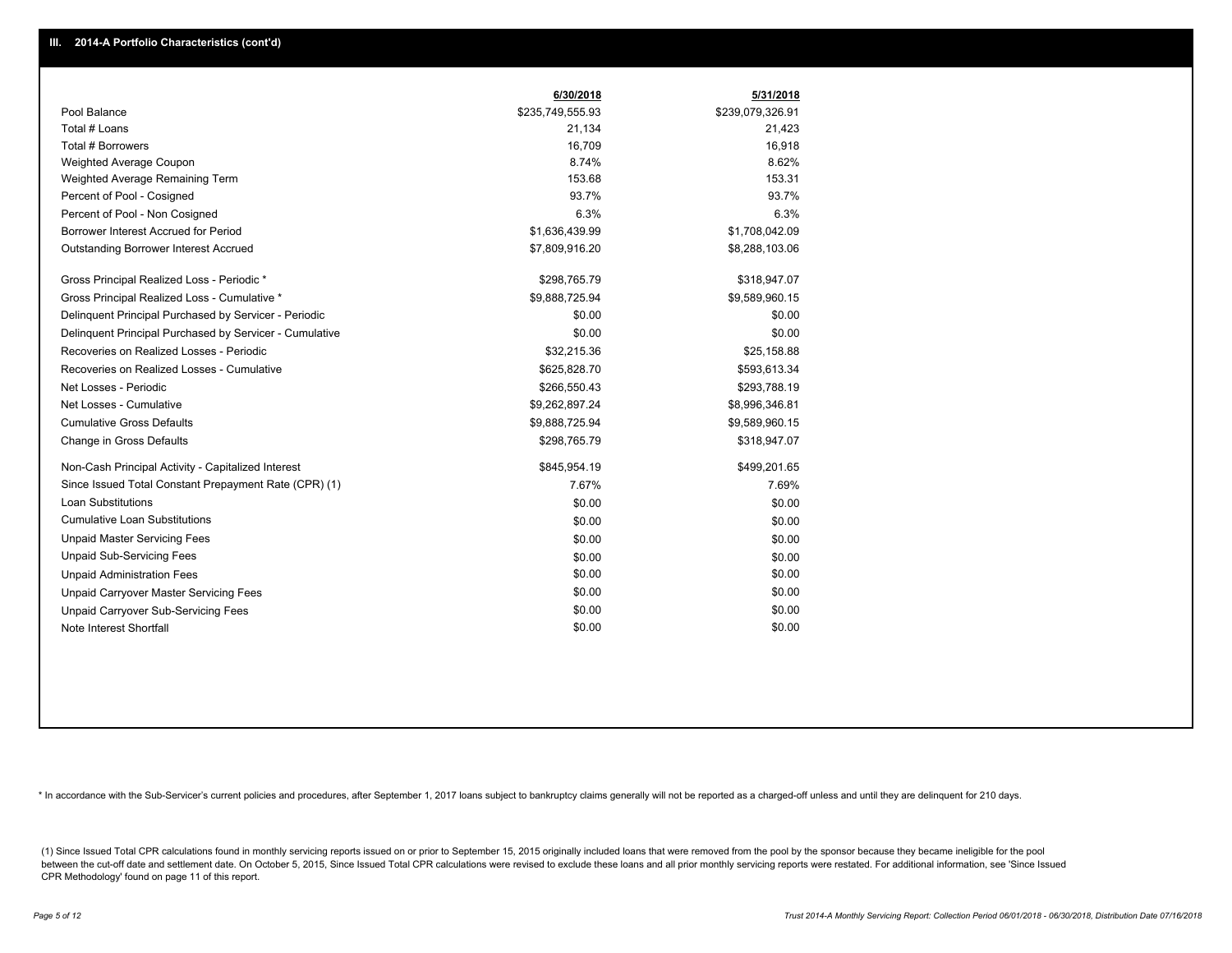## **IV. 2014-A Portfolio Statistics by Loan Program**

|                                                                                                                    | Weighted<br><b>Average Coupon</b> | # LOANS | \$ AMOUNT        | $%$ *    |
|--------------------------------------------------------------------------------------------------------------------|-----------------------------------|---------|------------------|----------|
| - Smart Option Deferred Loans                                                                                      | 9.02%                             | 10,059  | \$112,481,646.41 | 47.712%  |
| - Smart Option Fixed Pay Loans                                                                                     | 8.78%                             | 6,133   | \$82,622,878.37  | 35.047%  |
| - Smart Option Interest-Only Loans                                                                                 | 7.89%                             | 4,942   | \$40,645,031.15  | 17.241%  |
| - Other Loan Programs                                                                                              | 0.00%                             | 0.00    | \$0.00           | 0.000%   |
| <b>Total</b>                                                                                                       | 8.74%                             | 21,134  | \$235,749,555.93 | 100.000% |
| Prime Indexed Loans -- Monthly Reset Adjustable                                                                    |                                   |         | \$0.00           |          |
| Prime Indexed Loans -- Monthly Reset Non-Adjustable                                                                |                                   |         | \$0.00           |          |
| Prime Indexed Loans -- Quarterly Reset Adjustable                                                                  |                                   |         | \$0.00           |          |
| Prime Indexed Loans -- Quarterly Reset Non-Adjustable                                                              |                                   |         | \$0.00           |          |
| Prime Indexed Loans -- Annual Reset                                                                                |                                   |         | \$0.00           |          |
| <b>T-Bill Indexed Loans</b>                                                                                        |                                   |         | \$0.00           |          |
| <b>Fixed Rate Loans</b>                                                                                            |                                   |         | \$31,875,539.37  |          |
| <b>LIBOR Indexed Loans</b>                                                                                         |                                   |         | \$203,874,016.56 |          |
|                                                                                                                    |                                   |         |                  |          |
| * Note: Percentages may not total 100% due to rounding                                                             |                                   |         |                  |          |
| To conform with company standard reporting these sections now include Princial and Interest Accrued to Capitalize. |                                   |         |                  |          |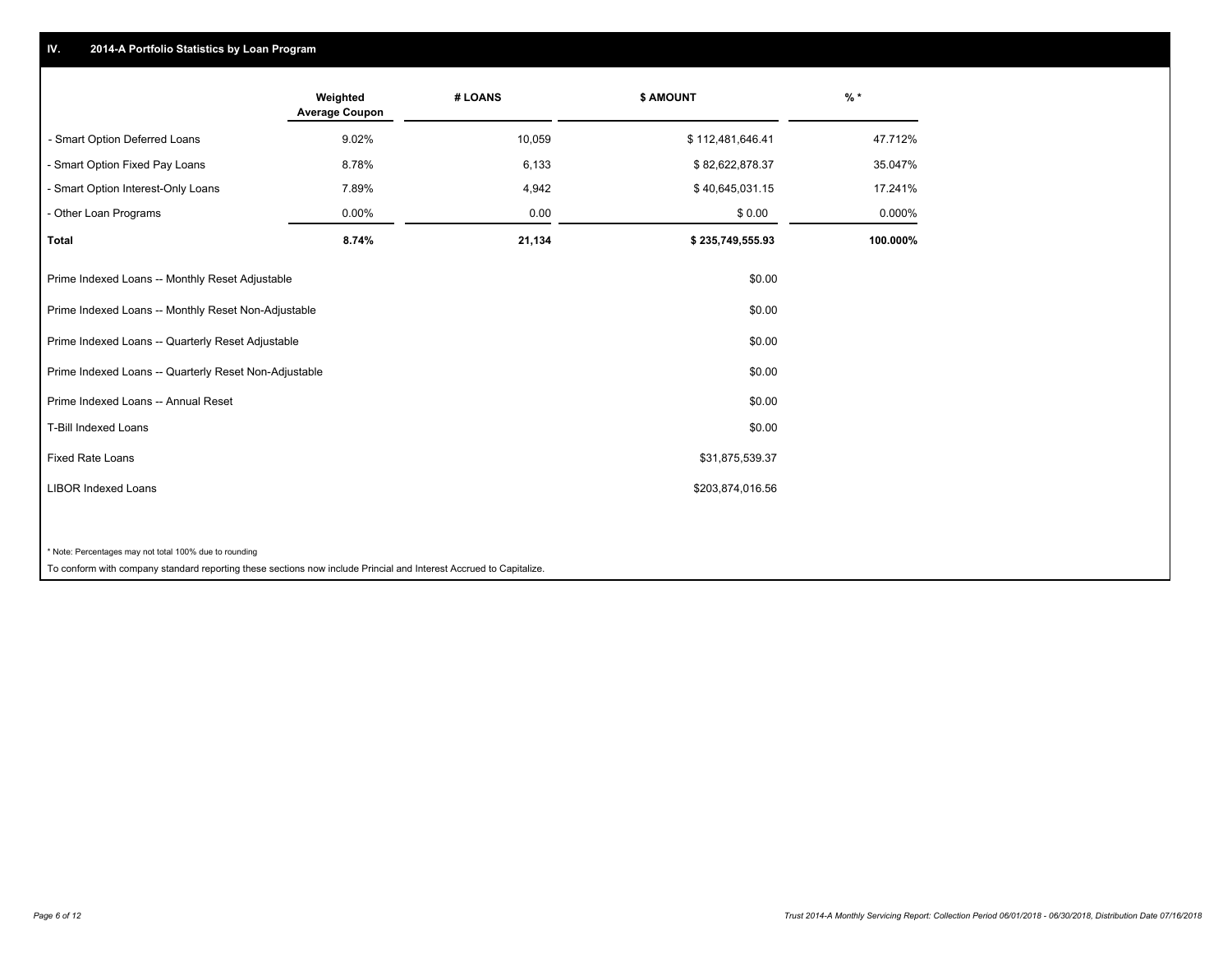**viii. Regular Principal Distribution Amount (iv - v) - (vi - vii) \$ 479,690.42** vii. Specified Overcollateralization Amount \$ 70,724,866.78 vi. Pool Balance \$ 235,749,555.93 v. First Priority Principal Distribution Amount **Amount 3 0.00** Solution 3 and 3 and 3 and 3 and 3 and 3 and 3 and 3 and 3 and 3 and 3 and 3 and 3 and 3 and 3 and 3 and 3 and 3 and 3 and 3 and 3 and 3 and 3 and 3 and 3 and iv. Class A and B Notes Outstanding and the state of the state of the state of the state of the state of the state of the state of the state of the state of the state of the state of the state of the state of the state of **iii. First Priority Principal Distribution Amount (i - ii) \$ 0.00** \$ 958,735.00 \$ 958,735.00 Specified Reserve Account Balance Actual Reserve Account Balance **A. Reserve Account B. Principal Distribution Amount** i. Class A Notes Outstanding **by the Class A Notes Outstanding**  $$ 129,504,379.57$ ii. Pool Balance  $$ 235,749,555.93$ ix. Notes Outstanding  $$207,504,379.57$ x. First Priority Principal Distribution Amount 6 0.00 xi. Regular Principal Distribution Amount \$ 479,690.42 xii. Available Funds (after payment of waterfall items A through J) \* **xiii. Additional Principal Distribution Amount (min(ix - x - xi, xiii)) \$ 1,724,024.35** \$ 3,448,048.70

\* Represents 50% of value if the principal balance of the notes is greater than 10% of initial principal balance of the notes or the Class A and Class B note are reduced to 0, otherwise the full value is shown.

**V. 2014-A Reserve Account and Principal Distribution Calculations**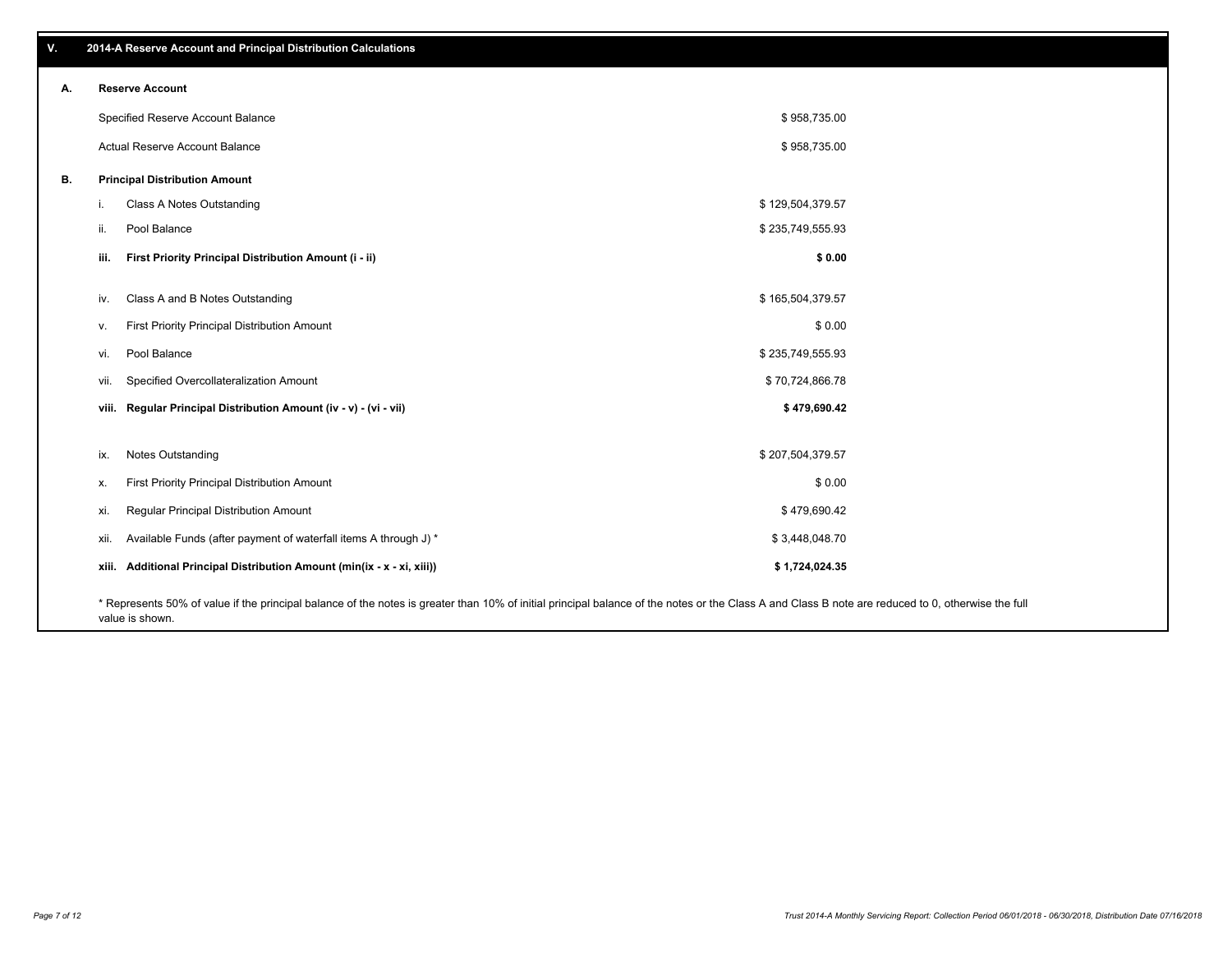| VI. |  |  | 2014-A Waterfall for Distributions |
|-----|--|--|------------------------------------|
|-----|--|--|------------------------------------|

|                                                                                        | Paid             | <b>Funds Balance</b> |
|----------------------------------------------------------------------------------------|------------------|----------------------|
| <b>Total Available Funds</b>                                                           |                  | \$4,737,532.98       |
| <b>Trustee Fees</b>                                                                    | \$0.00           | \$4,737,532.98       |
| i. Master Servicing Fees                                                               | \$9,752.01       | \$4,727,780.97       |
| ii. Sub-Servicing Fees                                                                 | \$150,654.53     | \$4,577,126.44       |
| i. Administration Fees                                                                 | \$6,667.00       | \$4,570,459.44       |
| ii. Unreimbursed Administrator Advances plus any Unpaid                                | \$0.00           | \$4,570,459.44       |
| Class A Noteholders Interest Distribution Amount                                       | \$365,220.32     | \$4,205,239.12       |
| <b>First Priority Principal Payment</b>                                                | \$0.00           | \$4,205,239.12       |
| Class B Noteholders Interest Distribution Amount                                       | \$120,000.00     | \$4,085,239.12       |
| Class C Noteholders Interest Distribution Amount                                       | \$157,500.00     | \$3,927,739.12       |
| Reinstatement Reserve Account                                                          | \$0.00           | \$3,927,739.12       |
| Regular Principal Distribution                                                         | \$479,690.42     | \$3,448,048.70       |
| i. Carryover Master Servicing Fees                                                     | \$0.00           | \$3,448,048.70       |
| ii. Carryover Sub-servicing Fees                                                       | \$0.00           | \$3,448,048.70       |
| Additional Principal Distribution Amount                                               | \$1,724,024.35   | \$1,724,024.35       |
| Unpaid Expenses of Trustee                                                             | \$0.00           | \$1,724,024.35       |
| Unpaid Expenses of Administrator                                                       | \$0.00           | \$1,724,024.35       |
| Remaining Funds to the Excess Distribution Certificateholder                           | \$1,724,024.35   | \$0.00               |
| <b>Waterfall Conditions</b>                                                            |                  |                      |
|                                                                                        |                  |                      |
| <b>Class C Noteholders' Interest Distribution Condition</b>                            |                  |                      |
| Pool Balance<br>i.                                                                     | \$235,749,555.93 |                      |
| Class A and B Notes Outstanding<br>ii.                                                 | \$165,504,379.57 |                      |
| iii.<br>Class C Noteholders' Interest Distribution Ratio (i / ii)                      | 142.44%          |                      |
| Minimum Ratio<br>iv.                                                                   | 110.00%          |                      |
| Is the Class C Noteholders' Interest Distribution Condition Satisfied (iii > iv)<br>v. | Y                |                      |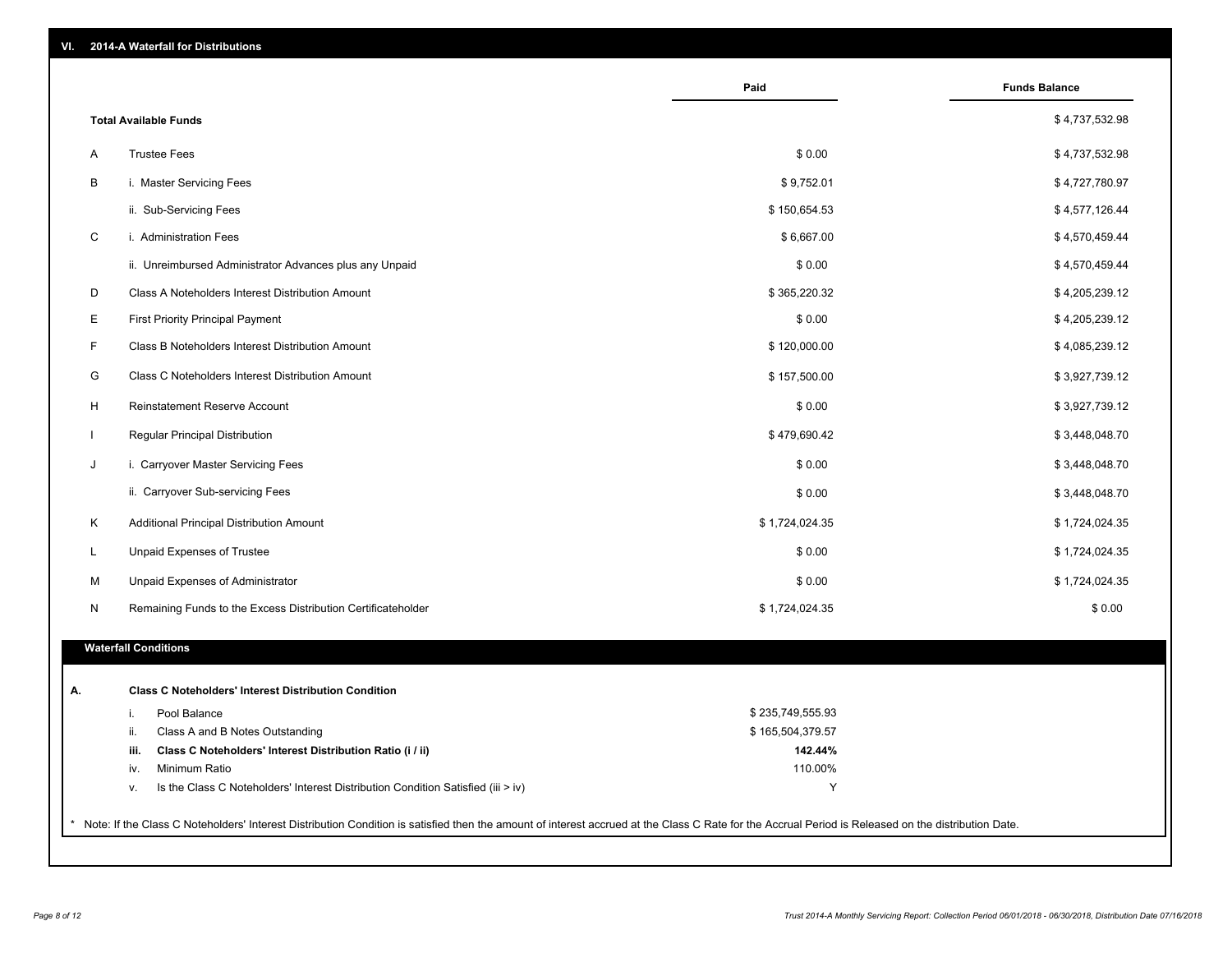# Total Interest Due \$ 101,036.82 \$ 101,036.82 \$ 101,036.82 \$ 110,335.24 \$ 110,335.24 \$ 153,848.26 Interest Shortfall from Prior Period Plus Accrued Interest \$ - \$ - \$ - Current Interest Due \$ 101,036.82 \$ 110,335.24 \$ 153,848.26 Accrued Interest Factor 0.002541667 0.002775576 0.003076965 Interest Rate\* 3.05000% 3.22325% 3.57325% Daycount Fraction 0.08333333 0.08611111 0.08611111 Accrual Period End 7/15/2018 7/16/2018 7/16/2018 Accrual Period Begin 6/15/2018 6/15/2018 6/15/2018 Record Date (Days Prior to Distribution) 1 NEW YORK BUSINESS DAY 1 NEW YORK BUSINESS DAY 1 NEW YORK BUSINESS DAY Spread/Fixed Rate 3.05% 1.15% 1.50% Index FIXED LIBOR LIBOR Beginning Balance \$ 39,752,189.79 \$ 39,752,189.79 \$ 39,752,189.79 \$ 39,752,189.78 \$ 50,000,000.00 Cusip/Isin 784456AB1 784456AC9 784456AD7 **A2A A2B A3 Distribution Amounts VII. 2014-A Distributions**

Paydown Factor 0.016203785 0.016203785 0.000000000 Ending Principal Balance \$ 38,650,332.40 \$ 38,650,332.40 \$ 38,650,332.40 \$ \$50,000,000.00 Principal Paid \$1,101,857.39 \$ 1,101,857.38 \$ - Interest Shortfall \$ - \$ - \$ - Interest Paid \$ 101,036.82 \$ 110,335.24 \$ 153,848.26

\* Pay rates for Current Distribution. For the interest rates applicable to the next distribution date, please see https://www.salliemae.com/about/investors/data/SMBabrate.txt.

0.568387241 0.568387241 1.000000000

Ending Balance Factor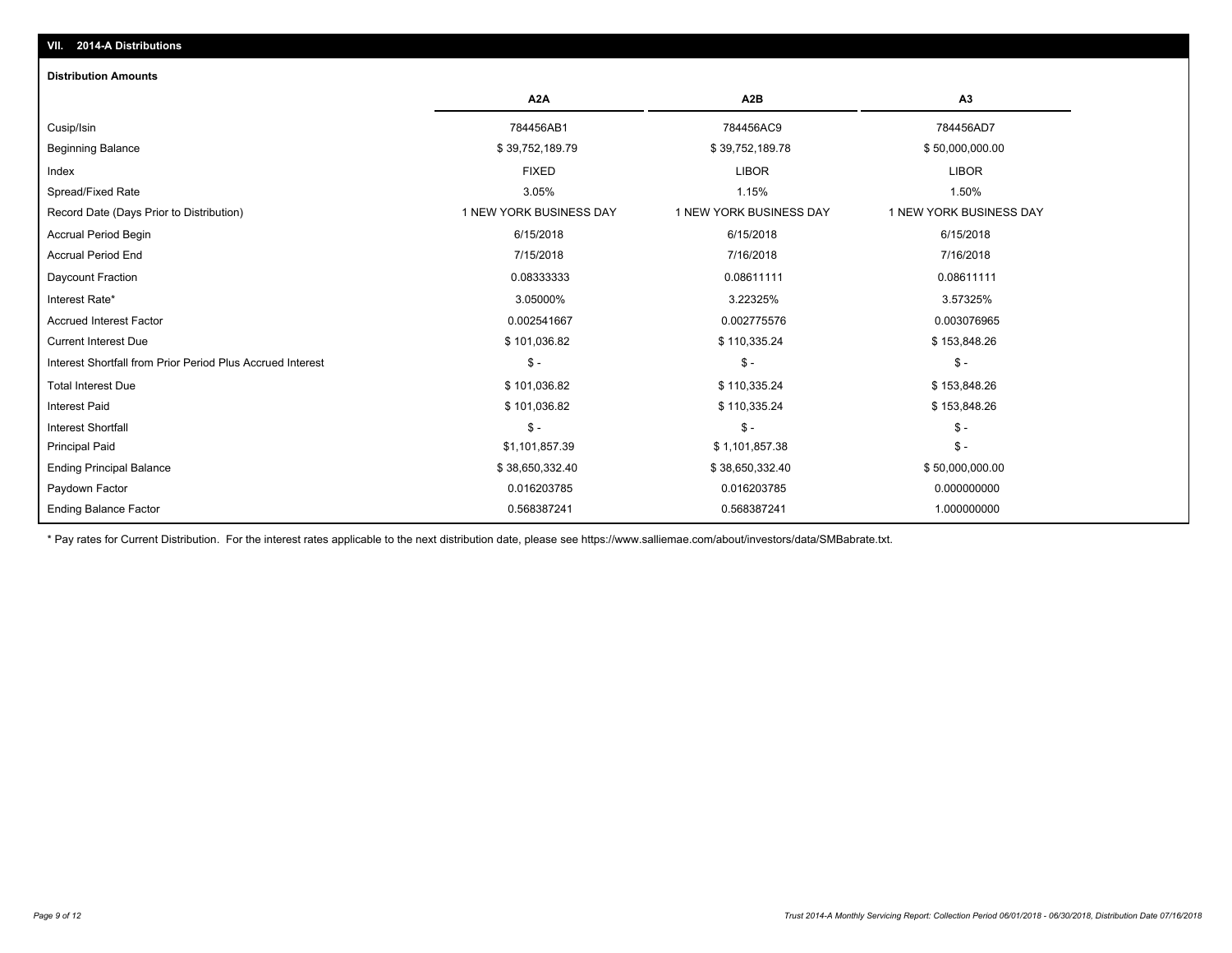| <b>Distribution Amounts</b>                                |                         |                         |
|------------------------------------------------------------|-------------------------|-------------------------|
|                                                            | в                       | C                       |
| Cusip/Isin                                                 | 784456AE5               | 784456AF2               |
| <b>Beginning Balance</b>                                   | \$36,000,000.00         | \$42,000,000.00         |
| Index                                                      | <b>FIXED</b>            | <b>FIXED</b>            |
| Spread/Fixed Rate                                          | 4.00%                   | 4.50%                   |
| Record Date (Days Prior to Distribution)                   | 1 NEW YORK BUSINESS DAY | 1 NEW YORK BUSINESS DAY |
| <b>Accrual Period Begin</b>                                | 6/15/2018               | 6/15/2018               |
| <b>Accrual Period End</b>                                  | 7/15/2018               | 7/15/2018               |
| Daycount Fraction                                          | 0.08333333              | 0.08333333              |
| Interest Rate*                                             | 4.00000%                | 4.50000%                |
| <b>Accrued Interest Factor</b>                             | 0.003333333             | 0.003750000             |
| <b>Current Interest Due</b>                                | \$120,000.00            | \$157,500.00            |
| Interest Shortfall from Prior Period Plus Accrued Interest | $\mathsf{\$}$ -         | $\mathbb{S}$ -          |
| <b>Total Interest Due</b>                                  | \$120,000.00            | \$157,500.00            |
| <b>Interest Paid</b>                                       | \$120,000.00            | \$157,500.00            |
| <b>Interest Shortfall</b>                                  | $\mathcal{S}$ -         | $\mathbb{S}$ -          |
| <b>Principal Paid</b>                                      | $S -$                   | $S -$                   |
| <b>Ending Principal Balance</b>                            | \$36,000,000.00         | \$42,000,000.00         |
| Paydown Factor                                             | 0.000000000             | 0.000000000             |
| <b>Ending Balance Factor</b>                               | 1.000000000             | 1.000000000             |

\* Pay rates for Current Distribution. For the interest rates applicable to the next distribution date, please see https://www.salliemae.com/about/investors/data/SMBabrate.txt.

**VII. 2014-A Distributions**